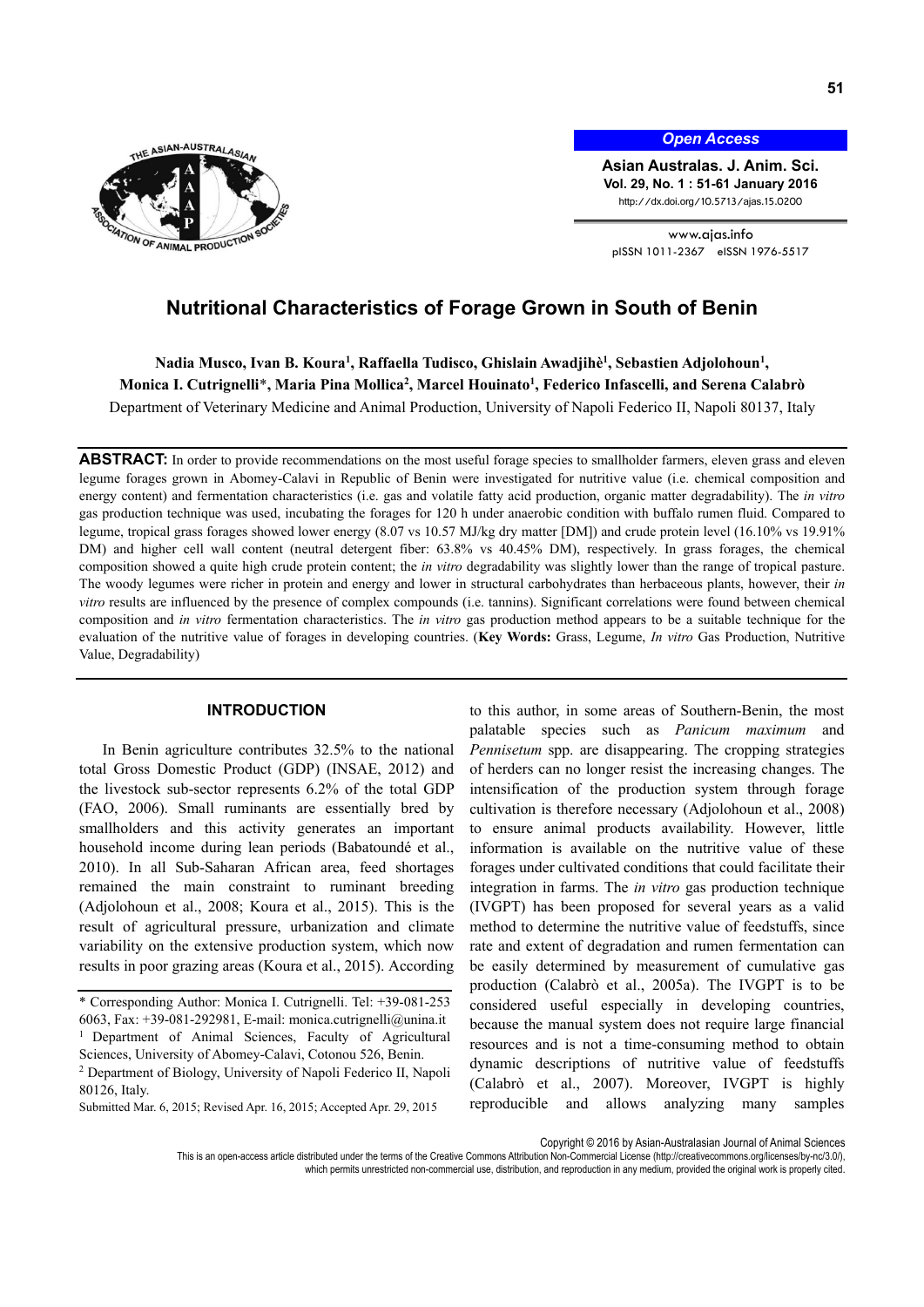simultaneously using small amounts of material. The aim of this investigation was to estimate the nutritive value of some grass and legume forages grown in Abomey-Calavi in Republic of Benin, in order to provide to the smallholder farmers useful recommendations on the best forage species to utilize based upon their nutritional characteristics.

#### **MATERIALS AND METHODS**

# **Study area**

The study was carried out on grass grown in the experimental field of the Faculty of Agricultural Sciences of the University of Abomey-Calavi. The University is situated in the Abomey-Calavi common of the Republic of Benin that is located between 6°21' to 6°42' North latitude and 2°13' to 2°25' East longitude, 11 m.a.s.l. The area has a subequatorial climate with two rain seasons alternated with two dry seasons of unequal duration. The rainfall amounts recorded by the Agency for Aerial Navigation Safety in Africa and Madagascar (ASECNA) between 1981 and 2012 are between 739.6 mm and 2,203.3 mm with an average of 1,305.95 mm. The soil is sandy and ferrallitic types. The vegetation consists of shrubs, grassland swamps, swamp forest and mangrove forest on the coastal belt and of semideciduous dense forests on bar land area.

#### **Species installation method**

The experimental area was parceled into two main blocks, grasses and legumes. These two blocks were separated by a main path of 1.5 m and each block being separated by 1.0 m side aisles; each plot had an area of  $5\times5$ m. Eleven grasses (*Andropogon gayanus*, *Andropogon tectorum*, *Brachiaria ruziziensis*, *Cynodon datylon*, *Echinochloa stagnina*, *Hyparrhenia diplandra*, *Panicum maximum* var. C1, *Panicum maximum* var. 673, *Panicum maximum* (local), *Pennisetum purpureum*, *Vetiveria zizanoïdes*) and eleven legumes (*Aeschynomene histrix*, *Cajanus cajan*, *Centrosema pubescens*, *Chamaecrista rotundifolia*, *Gliricedia sepium*, *Leucaena leucocephala*, *Moringa oleifera*, *Mucuna utilis*, *Stylosanthes hamata*, *S. scabra*, *Tephrosia pedicellata*) were planted in June 2011. Grasses were installed by bursts of strains, whereas herbaceous legumes either by seed (*C. cajan*, *C pubescens*, *T. pedicellata*, *A. histrix*, *C. rotundifolia*, *S. hamata*, *S. scabra*, *L. leucocephala*) or by cuttings (*G. sepium*, *M. oleifera*). Some plants (*A. histrix*, *C. rotundifolia*, *S. hamata*, *S. scabra*) were sown after seed dormancy breaking by hot water. After removing seed dormancy, *L. leucocephala* was established in plastic bags and later seedlings were transplanted in the field. Planting was done in a continuous line. Spacings were 40 cm (between plants)×40 cm (between lines) for most species. However, it was 80 cm× 80 cm for *Pennisetum purpureum* and *Echinochloa stagnina*,

50 cm×50 cm for *Mucuna utilis* and 1 m×1 m for *Cajanus cajan*. The sample cuts were made in the upper part of the plants (leaves and stems), during the consolidation phase of forages.

### **Chemical composition**

All the plants were oven-dried for 48 to 72 h at 60°C for dry matter (DM) quantification; the samples were ground to pass a 1 mm screen (Brabender Wiley mill, Brabender OHG, Duisburg, Germany) and analyzed for residual DM, crude protein (CP), ether extract (EE) and ash as suggested by AOAC (2000) procedures (ID number: 2001.12, 978.04, 920.39 and 930.05 for DM, CP, EE, and ash, respectively).

#### *In vitro* **gas production**

The fermentation characteristics and kinetics were studied using the IVGPT, by incubating all the forages at 39°C under anaerobic conditions with buffered rumen fluid (Calabrò et al., 2005b). The test substrates were weighed  $(1.0005 \text{ g} \pm 0.0003)$  in triplicate in 120 mL serum flasks, to which 74 mL of anaerobic medium were added. The rumen fluid was collected in a pre-warmed thermos at a slaughterhouse authorized according to EU legislation (2004) from six male buffalo bulls (*Bubalus bubalis*) fed a standard diet (neutral detergent fiber [NDF] 45.5% DM and CP 12% DM). The collected material was rapidly transported to the laboratory, where it was pooled, flushed with  $CO<sub>2</sub>$  filtered through a cheesecloth and added to each flask (10 mL). Three flasks with no substrate were incubated as blanks to correct for the organic matter (OM) disappearance, and gas and end products production.

Gas production of the fermenting cultures was recorded 21 times (at 2 to 24 h intervals) during the period of incubation (120 h) using a manual pressure transducer (Cole and Palmer Instrument Co, Vernon Hills, IL, USA).

The fermentation was stopped at 120 h and the fermentation liquor was analyzed for pH with a pH-meter (model 3030 Alessandrini Instrument glass electrode, Jenway, Dunmow, UK) and sampled for end product analysis. The extent of sample disappearance, expressed as organic matter degradability (dOM, %), was determined by weight difference of the incubated OM and the undegraded filtered (sintered glass crucibles; Schott Duran, Mainz, Germany, porosity  $# 2$ ) residue burned at 550 °C for 5 h. Cumulative volume of gas produced after 120 of incubation was related to incubated OM (OMCV, mL/g) and to degraded OM (Yield, mL/g).

For volatile fatty acids (VFA) determination, fermenting liquors were centrifuged at 12,000 g for 10 min at 4°C (Universal 32R centrifuge, Hettich FurnTech Division DIY, Melle-Neuenkirchen, Germany). One milliliter of supernatant was then mixed with 1 mL of oxalic acid (0.06) mol). Volatile fatty acids were measured by gas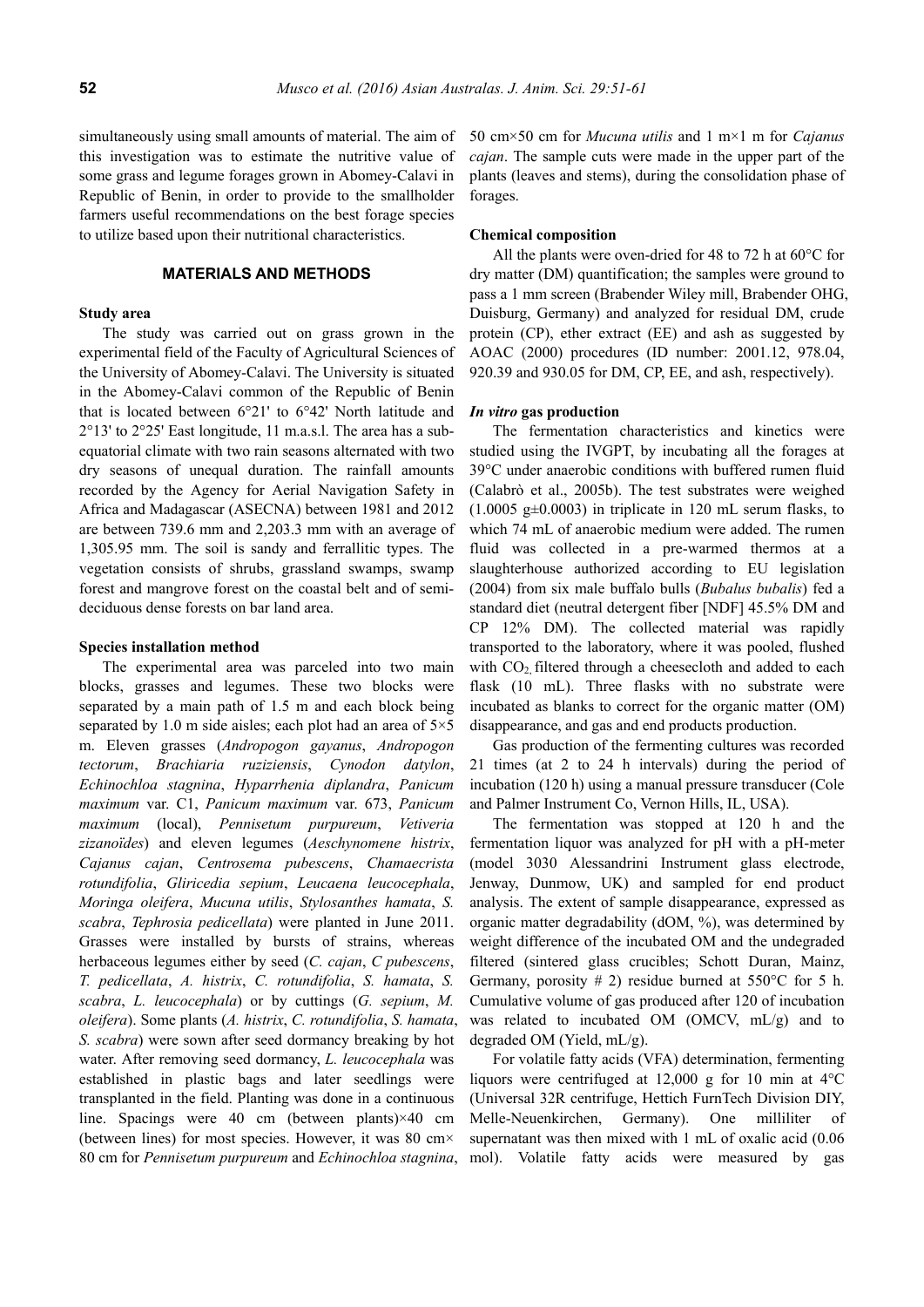chromatography (ThermoQuest 8000top Italia SpA, Rodano, variance (PROC GLM, SAS 2000) according to the model: Milan, Italy; fused silica capillary column 30 m, 0.25 mm ID, 0.25 µm film thickness), using external standard solution composed of acetic, propionic, butyric, isobutyric, valeric and isovaleric acids (Zicarelli et al., 2011; Calabrò et al., 2015).

## **Data processing**

The nutritive value of forages was estimated as net energy for lactation (NE<sub>l</sub>, MJ/kg DM) using the equation proposed by Menke and Steingass (1988):

$$
NE1 = 0.54 + 0.0959GP + 0.0038CP + 0.0001733CP2
$$

where, GP is the gas obtained *in vitro* (mL/200 mg incubated DM) after 24 h of incubation and CP is the content (g/kg DM) of crude protein. For each flask the gas production profiles were fitted to the sigmoid model described by Groot et al. (1996):

 $G = A/(1+B/t)^C$ 

where, G is the total gas produced (mL/g of OM) at time t (h), A is the asymptotic gas production (mL/g of OM), B (h) is the time at which one-half of the asymptote is reached, and C is the switching characteristic of the curve. Maximum fermentation rate  $(R_{max}, mL/h)$  and the time at which it occurred  $(T_{max}, h)$  were also calculated according to the following formulas (Bauer et al., 2001):

$$
R_{\text{max}} = (A \cdot C^{B}) \cdot B \cdot [T_{\text{max}}^{(B-1)}]/[(1+C^{B}) \cdot (T_{\text{max}}^{B})^{2}]
$$
  

$$
T_{\text{max}} = C \cdot [(B-1)/(B+1)]^{(1/B)}
$$

Fermentation characteristics (OMCV, Yield, Dom, and pH) and the model parameters  $(A, B, C, t_{max}, R_{max})$  were subjected, separately for grass and legume, to analysis of

**Table 1.** Chemical composition and nutritive value of grass forages

$$
y_{ij} = \mu + F_i + \epsilon_{ij}
$$

where, y is the single data,  $\mu$  is the mean, F is the forage effect ( $i = 11$  for grass and  $i = 11$  for legume) and  $\varepsilon$  the error term. The minimum significant difference  $(p<0.01$  and p<0.05), was used to verify the differences between means using the Tukey test.

The correlation between the chemical parameters and the *in vitro* fermentation data were also studied (PROC CORR, SAS, 2000) separately for grass and legume samples.

## **RESULTS**

Table 1 and 2 show the chemical composition and the nutritive value of grass and legume forages, respectively. As regards grasses, the local variety of *Panicum* and *Pennisetum purpureum* showed a very high CP (25.86% and 27.33% DM) and the lowest structural carbohydrates (NDF: 50.80% and 50.30% DM) content, consequently, energy content (15.14 and 16.10 MJ/kg DM) was very high, though ash level was quite high too (16.42% and 19.68% DM), respectively. On the contrary, *V. zizanoïdes* showed the lowest CP and energy level (6.69% DM and 2.531 MJ/kg DM, respectively) and the highest NDF (79.66% DM) content. The other forages showed a similar chemical composition, on average equal to: CP 14.7%±3.00% DM, NDF 63.4%±4.41% DM and NEl 6.89±1.89 MJ/kg DM. Observing legume data, *M. oleifera* was the most interesting forage that had the highest CP, EE, and NEl content (34.45% DM, 6.22% DM and 24.60 MJ/kg DM, respectively) and the lowest NDF (14.03% DM) and acid detergent lignin (ADL) (5.94% DM) contents. Also *G. sepium* and *L. leucocephala* showed high values for CP (22.08% and 28.04% DM, respectively) and energy (12.34

|                                | DM            | Ash   | CP                 | EE   | <b>NDF</b> | ADF   | ADL   | NE <sub>1</sub> |
|--------------------------------|---------------|-------|--------------------|------|------------|-------|-------|-----------------|
| Graminae                       | $--- 9/0 ---$ |       | $--- MJ/kg DM ---$ |      |            |       |       |                 |
| Andropogon gayanus             | 71.10         | 10.06 | 12.71              | 1.80 | 64.67      | 35.31 | 8.66  | 5.376           |
| Andropogon tectorum            | 79.00         | 7.52  | 14.32              | 1.81 | 62.62      | 40.59 | 8.92  | 6.464           |
| Brachiaria ruziziensis         | 71.16         | 13.79 | 16.36              | 3.29 | 53.80      | 38.24 | 15.90 | 8.165           |
| Cynodon dactylon L.            | 83.57         | 10.86 | 12.63              | 2.13 | 68.86      | 43.02 | 14.02 | 5.630           |
| Echinochloa stagnina           | 53.49         | 9.50  | 16.38              | 2.75 | 63.73      | 41.10 | 9.29  | 8.124           |
| Hyparrhenia diplandra          | 78.62         | 10.99 | 14.79              | 1.87 | 65.90      | 48.23 | 19.73 | 6.441           |
| Panicum maximum var. C1        | 81.16         | 14.10 | 10.09              | 2.36 | 65.60      | 47.83 | 14.57 | 4.482           |
| Panicum maximum var. 673       | 67.56         | 13.17 | 19.99              | 2.71 | 62.37      | 40.85 | 11.75 | 10.32           |
| <i>Panicum maximum</i> (local) | 52.60         | 16.42 | 25.86              | 3.56 | 50.80      | 38.85 | 13.77 | 15.14           |
| Pennisetum purpureum           | 57.20         | 19.68 | 27.33              | 2.72 | 50.30      | 30.43 | 9.62  | 16.10           |
| Vetiveria zizanoïdes           | 85.31         | 8.17  | 6.69               | 1.41 | 79.66      | 52.17 | 9.64  | 2.531           |

DM, dry matter; CP, crude protein; EE, ether extract; NDF, neutral detergent fiber; ADF, acid detergent fiber; ADL, acid detergent lignin; NEl, net energy for lactation calculated as suggested by Menke and Staingass (1988).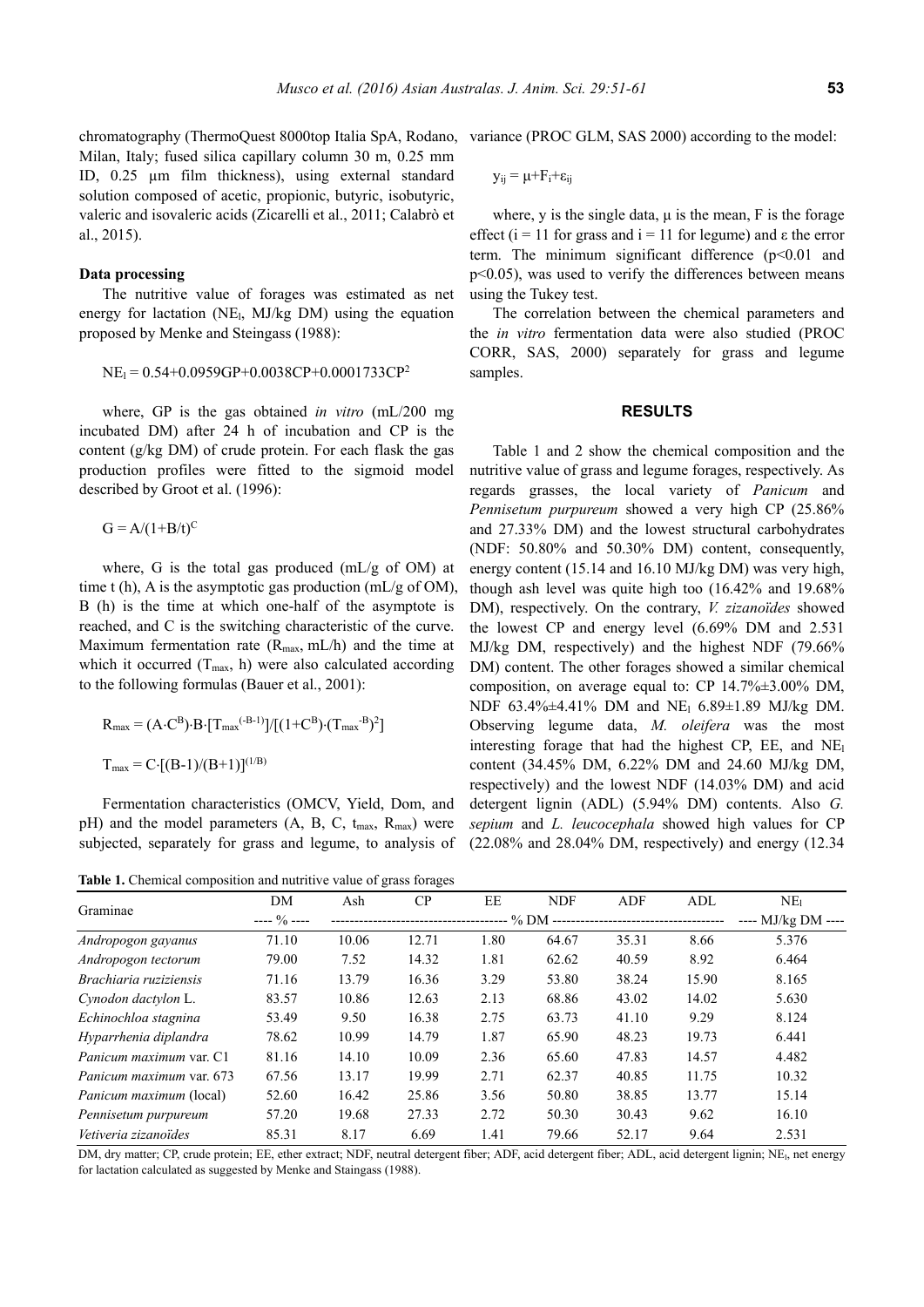| Leguminae                 | DM                  | Ash   | CP    | EE   | <b>NDF</b> | ADF   | ADL   | NE <sub>1</sub>  |
|---------------------------|---------------------|-------|-------|------|------------|-------|-------|------------------|
|                           | $\frac{0}{0}$ ----- |       |       |      |            |       |       | --- MJ/kg DM --- |
| Aechynomene histrix       | 86.15               | 10.06 | 18.57 | 2.34 | 44.08      | 34.47 | 14.52 | 9.190            |
| Cajanus cajan             | 83.36               | 5.86  | 19.09 | 5.41 | 43.81      | 39.74 | 23.82 | 9.478            |
| Centrosema pubescens      | 90.81               | 9.10  | 20.51 | 2.55 | 52.70      | 37.96 | 16.73 | 9.474            |
| Chamaecrista rotundifolia | 84.83               | 6.83  | 19.51 | 3.88 | 44.17      | 36.91 | 18.49 | 9.723            |
| Gliricedia sepium         | 71.60               | 12.66 | 22.08 | 1.88 | 29.30      | 23.76 | 12.08 | 12.34            |
| Leucaena leucocephala     | 82.58               | 7.83  | 28.04 | 4.92 | 25.24      | 17.66 | 11.08 | 16.94            |
| Moringa oleifera          | 80.01               | 12.80 | 34.45 | 6.22 | 14.03      | 14.49 | 5.94  | 24.60            |
| Mucuna utilis             | 78.11               | 9.01  | 14.89 | 2.67 | 47.27      | 41.07 | 18.84 | 6.769            |
| Stylosanthes hamata       | 87.41               | 10.53 | 12.62 | 1.88 | 49.91      | 42.13 | 11.74 | 6.122            |
| Stylosanthes scabra       | 85.27               | 7.97  | 12.24 | 3.81 | 49.62      | 48.18 | 18.07 | 5.478            |
| Tephrosia pedicellata     | 85.98               | 6.93  | 16.96 | 2.44 | 44.79      | 40.09 | 16.04 | 6.169            |

**Table 2.** Chemical composition and nutritive value of legume forages

DM, dry matter; CP, crude protein; EE, ether extract; NDF, neutral detergent fiber; ADF, acid detergent fiber; ADL, acid detergent lignin; NEl, net energy for lactation calculated as suggested by Menke and Staingass (1988).

and 16.94 MJ/kg DM, respectively) whereas both *Stylosanthes* spp. showed the lowest CP (12.43% DM) and high structural carbohydrates contents (49.77% DM) and low energy level (5.80 MJ/kg DM). All the other legume forages showed on average the following values: 18.26%±2.02% DM (CP), 46.14%±3.46% DM (NDF) and  $8.47 \pm 1.57$  MJ/kg DM (NE<sub>1</sub>).

Table 3 and 4 show the *in vitro* fermentation parameters of grass and legume forages, respectively. Both for grass and legume forages, all parameters were highly  $(p<0.01)$ influenced by the forage type. For all forages, data related to gas production (real\_OMCV and potential\_A) showed similar trend. In grass forages, the average value of OM degradability was  $68.41 \pm 10.89$  and of OMCV  $188.45 \pm 31.0$  mL/g. In particular, in most grass forages (*Panicum* spp., *Pennisetum*, *Brachiaria*, and *Echinochloa*) dOM values exceeded 70%, whereas *Vetiveria* showed the lowest dOM value  $(40.6\%; p<0.01)$ . Regarding gas production, the highest value was found in *Echinochloa* (241 mL/g; p<0.01) and the lowest in *Vetiveria* (123 mL/g; p<0.01). In legume forages, the average values were  $56.48\% \pm 12.45\%$  and 155.45%±33.6%, for dOM and OMCV, respectively. For OM degradability, *Moringa* showed the highest (79.0%; p<0.01) value, and in all the others the values ranged between 27.9% and 64.6%. Regarding gas production, *Stylosanthes* spp. showed the highest values (195 mL/g; p<0.01). *Cajanus* showed the lowest (p<0.01) dOM (27.9%) and OMCV (70.0 mL/g) values.

**Table 3.** *In vitro* fermentation characteristics of grasses

|                                | dOM           | <b>OMCV</b> | Yield <sup>1</sup> | A <sup>1</sup> | B <sup>1</sup> | C <sup>1</sup> | $t_{\rm max}$ | $R_{max}$ |
|--------------------------------|---------------|-------------|--------------------|----------------|----------------|----------------|---------------|-----------|
| Graminae                       | $\frac{0}{0}$ | mL/g        | mL/g               | mL/g           | h              |                | h             | mL/h      |
| Andropogon gayanus             | 64.8          | 186         | 288                | 204            | 29.4           | 1.94           | 16.4          | 4.45      |
| Andropogon tectorum            | 62.3          | 195         | 313                | 224            | 27.7           | 1.62           | 12.2          | 4.95      |
| Brachiaria ruziziensis         | 72.4          | 197         | 272                | 204            | 19.6           | 2.01           | 11.3          | 6.81      |
| Cynodon datylon                | 68.5          | 203         | 296                | 220            | 26.8           | 1.94           | 14.9          | 5.25      |
| Echinochloa stagnina           | 78.5          | 241         | 307                | 244            | 24.2           | 2.18           | 15.3          | 6.85      |
| Hyparrhenia diplandra          | 63.2          | 170         | 269                | 184            | 27.2           | 1.94           | 15.1          | 4.35      |
| Panicum maximum var. C1        | 77.2          | 206         | 268                | 216            | 24.1           | 2.31           | 17.4          | 5.41      |
| Panicum maximum var. 673       | 73.1          | 213         | 291                | 230            | 28.4           | 2.11           | 16.1          | 6.31      |
| <i>Panicum maximum</i> (local) | 77.3          | 181         | 235                | 189            | 21.9           | 2.16           | 13.8          | 5.81      |
| Pennisetum purpureum           | 74.6          | 158         | 212                | 168            | 24.8           | 2.01           | 14.4          | 4.43      |
| Vetiveria zizanoïdes           | 40.6          | 123         | 302                | 150            | 40.0           | 1.43           | 11.8          | 2.31      |
| Significance P                 | ***           | ***         | ***                | $***$          | ***            | $\ast$         | $***$         | ***       |
| MSD <sup>2</sup>               | 2.88          | 21.1        | 31.6               | 33.8           | 8.55           | 0.77           | 2.28          | 0.91      |
| MSD <sup>3</sup>               | 3.48          | 25.5        | 38.1               | 40.7           | 10.3           | 0.92           | 2.78          | 1.11      |
| MSE <sup>4</sup>               | 0.979         | 52.3        | 117                | 134            | 8.58           | 0.068          | 0.494         | 0.079     |

dOM, organic matter degradability (% of incubated OM); OMCV, cumulative volume of gas related to incubated OM  $(mL/g)$ .

<sup>1</sup> Yield = cumulative volume of gas related to degraded OM; A = potential gas production (mL/g); B = time at which A/2 was formed (h); C = constant determining the curve sharpness; t<sub>max</sub> = time at which maximum rate was reached (h);  $R_{max}$  = maximum fermentation rate (mL/h).<br><sup>2</sup> Minimun significant differences for p<0.05. <sup>3</sup> Minimun significant differences for p<0.

respectively.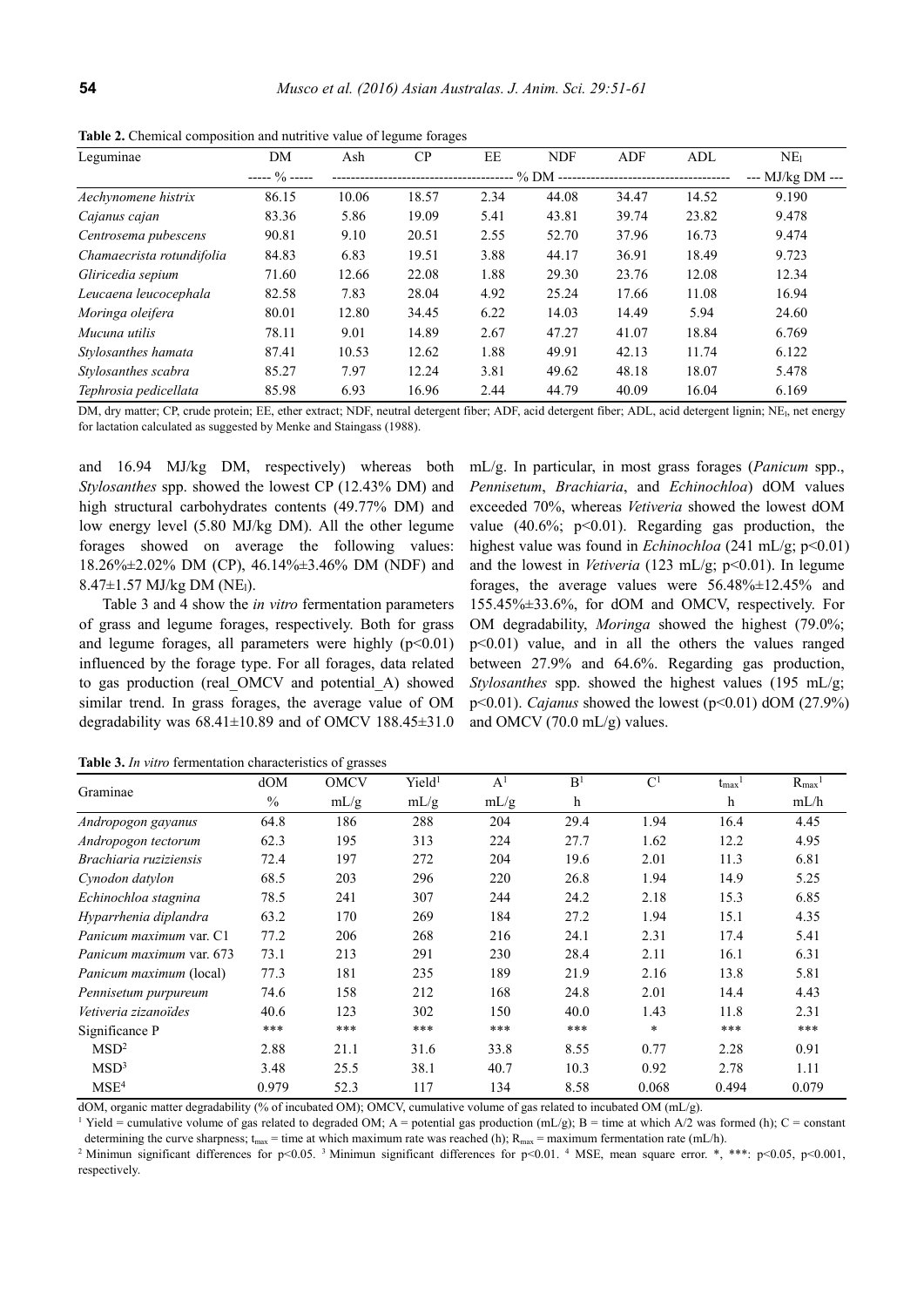|                           | dOM   | <b>OMCV</b> | Yield <sup>1</sup> | A <sup>1</sup> | B <sup>1</sup> | $\mathbf{C}^1$ | $t_{\rm max}$ <sup>1</sup> | $R_{max}$ <sup>1</sup>   |
|---------------------------|-------|-------------|--------------------|----------------|----------------|----------------|----------------------------|--------------------------|
| Leguminae                 | $\%$  | mL/g        | mL/g               | mL/g           | h              |                | h                          | mL/h                     |
| Aechynomene histrix       | 58.9  | 154         | 262                | 172            | 19.9           | 1.38           | 5.21                       | 5.44                     |
| Cajanus cajan             | 27.9  | 70          | 250                | 101            | 32.7           | 0.77           | $\overline{\phantom{a}}$   | $\overline{\phantom{a}}$ |
| Centrosema pubescens      | 47.8  | 136         | 285                | 154            | 18.7           | 1.26           | 3.31                       | 5.37                     |
| Chamaecrista rotundifolia | 52.4  | 142         | 271                | 154            | 16.3           | 1.42           | 4.70                       | 5.85                     |
| Gliricedia sepium         | 64.6  | 161         | 250                | 177            | 18.9           | 1.52           | 6.69                       | 5.73                     |
| Leucaena leucocephala     | 62.6  | 165         | 263                | 180            | 21.6           | 1.63           | 6.94                       | 5.11                     |
| Moringa oleifera          | 79.0  | 160         | 203                | 166            | 12.3           | 1.59           | 5.28                       | 7.84                     |
| Mucuna utilis             | 55.8  | 170         | 306                | 187            | 18.5           | 1.50           | 6.34                       | 6.17                     |
| Stylosanthes hamata       | 60.9  | 195         | 320                | 205            | 16.7           | 1.70           | 7.55                       | 7.58                     |
| Stylosanthes scabra       | 59.3  | 193         | 326                | 208            | 18.7           | 1.64           | 7.87                       | 6.81                     |
| Tephrosia pedicellata     | 52.1  | 164         | 315                | 184            | 22.4           | 1.46           | 6.92                       | 5.05                     |
| Significance P            | ***   | ***         | ***                | $***$          | $***$          | $***$          | ***                        | ***                      |
| MSD <sup>2</sup>          | 3.55  | 21.2        | 42.63              | 23.75          | 7.71           | 0.21           | 2.22                       | 1.36                     |
| MSD <sup>3</sup>          | 4.27  | 25.6        | 51.39              | 28.63          | 9.29           | 0.25           | 2.70                       | 1.65                     |
| MSE <sup>4</sup>          | 1.475 | 52.7        | 213.3              | 66.19          | 6.97           | 0.005          | 0.554                      | 0.207                    |

**Table 4.** *In vitro* fermentation characteristics of legumes

dOM, organic matter degradability (% of incubated OM); OMCV, cumulative volume of gas related to incubated OM (mL/g); -, not possible to calculate. <sup>1</sup> Yield = cumulative volume of gas related to degraded OM; A = potential gas production  $(mL/g)$ ; B = time at which A/2 was formed (h); C = constant

determining the curve sharpness;  $t_{\text{max}}$  = time at which maximum rate was reached (h);  $R_{\text{max}}$  = maximum fermentation rate (mL/h).

<sup>2</sup> Minimun significant differences for p<0.05; <sup>3</sup> Minimun significant differences for p<0.01. <sup>4</sup> MSE, mean square error. \*\*\* p<0.001.

Table 5 and 6 picture pH and VFA produced after 120 hours of incubation for grass and legume forages, respectively. For grass, pH values range between 6.61 and 6.85, whereas for legumes between 6.72 and 6.85. All the parameters reported in both tables, were highly different (p<0.001) between substrates. Grass forage had a higher production of total VFA compared to legume (73.3 vs 59.3 mM/g), however in both families the proportion among the most representative acids are similar (65%, 20%, and 7% for acetic, propionic and butyric, respectively). Regarding

grass, the highest value of tVFA was found in *Panicum maximum* var. 673 (83.91 mM/g) and the lowest in *Vetiveria zizanoïdes* (53.90 mM/g), although the differences were not statistically significant. In all the cases the acetic acid is the major VFA responsible for this result. Regarding the branched chain fatty acids (BCFA: isobutyrate, isovalerate, valerate), *Brachiaria*, *Panicum maximum* local and var. 673, and *Pennisetum* showed the highest proportion on tVFA (6.53, 6.81, 6.30, and 7.28, respectively).

The legume *Stylosanthes scabra* had the highest tVFA

**Table 5.** Volatile fatty acids and pH at 120 h for grass

|                                 |        | Acetate | Propionate | Isobutyrate | Butyrate | Isovalerate | Valerate | tVFA  |  |
|---------------------------------|--------|---------|------------|-------------|----------|-------------|----------|-------|--|
| Graminae                        | pH     |         |            |             |          |             |          |       |  |
| Andropogon gayanus              | 6.67   | 46.55   | 14.41      | 0.77        | 5.69     | 1.45        | 0.78     | 69.64 |  |
| Andropogon tectorum             | 6.69   | 48.97   | 14.62      | 0.88        | 5.38     | 1.66        | 0.84     | 72.35 |  |
| Brachiaria ruziziensis          | 6.71   | 45.91   | 15.07      | 1.14        | 5.18     | 2.10        | 1.39     | 70.79 |  |
| Cynodon datylon                 | 6.63   | 54.54   | 17.17      | 0.93        | 6.12     | 1.62        | 1.14     | 81.52 |  |
| Echinochloa stagnina            | 6.65   | 54.28   | 18.47      | 0.99        | 6.10     | 1.88        | 1.16     | 82.87 |  |
| Hyparrhenia diplandra           | 6.69   | 42.58   | 13.86      | 0.79        | 5.18     | 1.46        | 0.78     | 64.65 |  |
| Panicum maximum var. C1         | 6.75   | 52.91   | 18.02      | 0.84        | 5.91     | 1.56        | 1.00     | 80.25 |  |
| <i>Panicum maximum var.</i> 673 | 6.61   | 54.54   | 18.26      | 1.34        | 5.82     | 2.48        | 1.46     | 83.91 |  |
| Panicum maximum (local)         | 6.83   | 51.84   | 16.68      | 1.38        | 5.53     | 2.47        | 1.56     | 79.46 |  |
| Pennisetum purpureum            | 6.85   | 44.20   | 13.24      | 1.31        | 4.42     | 2.36        | 1.19     | 66.72 |  |
| Vetiveria zizanoïdes            | 6.67   | 35.35   | 12.28      | 0.60        | 4.05     | 1.12        | 0.50     | 53.90 |  |
| Significance P                  | ***    | ***     | ***        | ***         | $***$    | ***         | $***$    | ***   |  |
| MSD <sup>1</sup>                | 0.04   | 8.03    | 2.66       | 0.30        | 1.08     | 0.49        | 0.19     | 11.6  |  |
| MSD <sup>2</sup>                | 0.048  | 9.68    | 3.20       | 0.36        | 1.30     | 0.59        | 0.23     | 14.0  |  |
| MSE <sup>3</sup>                | 0.0002 | 7.57    | 0.83       | 0.011       | 0.14     | 0.03        | 0.04     | 1.58  |  |

tVFA, total volatile fatty acids.

<sup>1</sup> Minimun significant differences for p<0.05. <sup>2</sup> Minimun significant differences for p<0.01. <sup>3</sup> MSE, mean square error. \*\*\* p<0.001, respectively.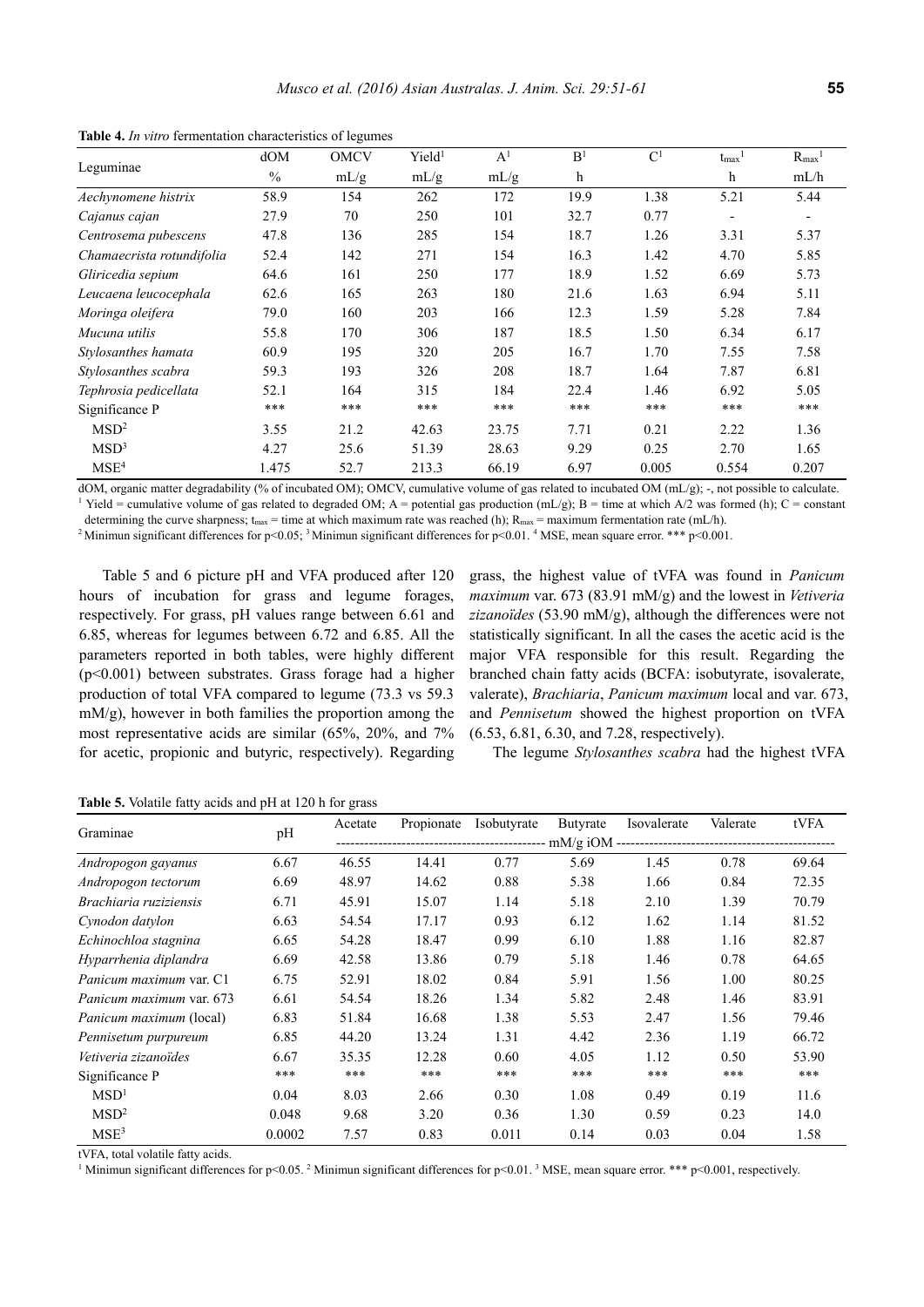|                           |        | Acetate | Propionate | Isobutyrate | Butyrate | Isovalerate | Valerate | tVFA  |  |
|---------------------------|--------|---------|------------|-------------|----------|-------------|----------|-------|--|
| Leguminae                 | pH     |         |            |             |          |             |          |       |  |
| Aechynomene histrix       | 6.80   | 37.14   | 11.59      | 0.93        | 5.14     | 1.78        | 1.65     | 58.23 |  |
| Cajanus cajan             | 6.83   | 24.21   | 8.32       | 0.19        | 1.94     | 0.31        | 0.27     | 35.24 |  |
| Centrosema pubescens      | 6.82   | 39.88   | 12.10      | 0.92        | 4.89     | 1.85        | 1.24     | 60.87 |  |
| Chamaecrista rotundifolia | 6.78   | 30.06   | 9.99       | 0.81        | 4.33     | 1.55        | 1.37     | 48.10 |  |
| Gliricedia sepium         | 6.85   | 38.83   | 12.94      | 1.23        | 4.95     | 2.78        | 1.39     | 62.13 |  |
| Leucaena leucocephala     | 6.75   | 43.81   | 14.02      | 1.01        | 4.81     | 1.96        | 1.27     | 66.88 |  |
| Moringa oleifera          | 6.85   | 44.99   | 13.74      | 1.64        | 5.61     | 3.08        | 1.82     | 70.89 |  |
| Mucuna utilis             | 6.73   | 34.18   | 9.71       | 0.62        | 4.74     | 1.23        | 0.98     | 51.47 |  |
| Stylosanthes hamata       | 6.73   | 43.50   | 13.27      | 0.90        | 5.23     | 1.77        | 1.24     | 65.91 |  |
| Stylosanthes scabra       | 6.72   | 47.74   | 15.35      | 0.91        | 5.54     | 1.79        | 1.18     | 72.51 |  |
| Tephrosia pedicellata     | 6.78   | 39.16   | 12.98      | 0.78        | 4.11     | 1.59        | 1.28     | 59.90 |  |
| Significance              | $***$  | ***     | ***        | ***         | ***      | ***         | ***      | ***   |  |
| MSD <sup>1</sup>          | 0.05   | 10.6    | 3.39       | 0.20        | 1.80     | 0.41        | 0.31     | 15.9  |  |
| MSD <sup>2</sup>          | 0.06   | 12.7    | 4.08       | 0.25        | 2.17     | 0.49        | 0.38     | 19.1  |  |
| MSE <sup>3</sup>          | 0.0003 | 13.2    | 1.35       | 0.005       | 0.38     | 0.019       | 0.012    | 29.5  |  |

**Table 6.** Volatile fatty acids and-pH at 120 h for legume

tVFA, total volatile fatty acids.

<sup>1</sup> Minimun significant differences for  $p \le 0.05$ . <sup>2</sup> Minimun significant differences for  $p \le 0.01$ . <sup>3</sup> MSE, mean square error. \*\*\*  $p \le 0.001$ .

value (72.5 mM/g) and *Cajanus cajan* the lowest (35.2 mM/g), although the differences were not statistically significant. Except for *Cajanus*, where the mean value of BCFA was 6.89.

Regarding fermentation kinetics, the parameters presented in Table 3 and 4 (B, C,  $t_{max}$ ,  $R_{max}$ ), can be better explained by observing the Figure 1 and 2 (Panel A and B). In particular, for grass forages it is clear that the





**Figure 1.** *In vitro* cumulative gas production (Panel A) and fermentation rate (Panel B) over time for grass.

**Figure 2.** *In vitro* cumulative gas production (Panel A) and fermentation rate (Panel B) over time for legume.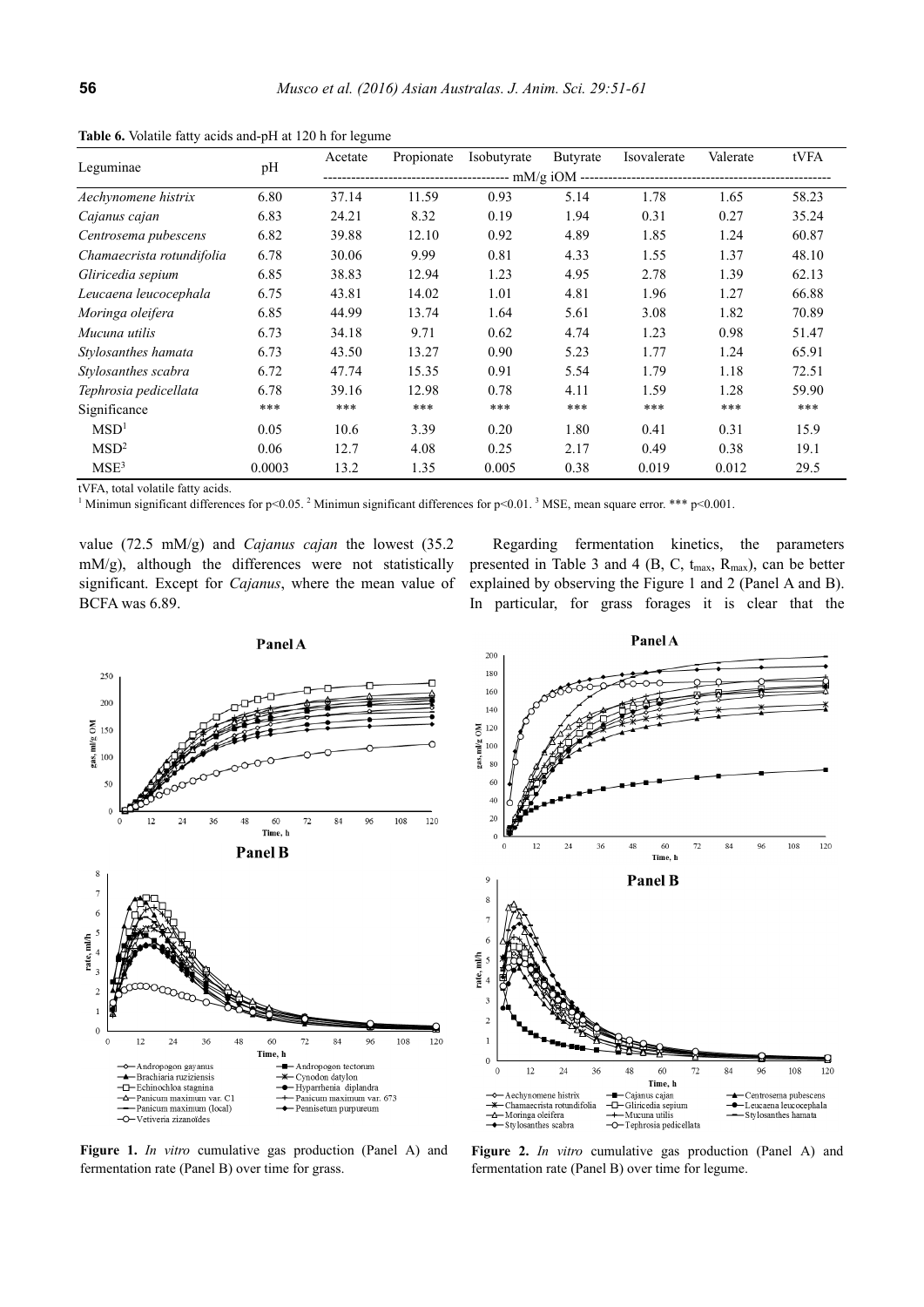fermentation process was similar for most of the samples (starts within 6 h of incubation, reaches the maximum around 14 h and finishes gradually at 120 h), except for *Vetiveria* that showed a very slow process characterized by a fermentation rate profile quite flat  $(R_{\text{max}}: 2.31 \text{ mL/h}$  and B: 40.0 h;  $p<0.01$ ). With regard to legume forages, the fermentation profiles were more diversified: *Cajanus* showed the slowest fermentation process: the gas production curve quite flat and the fermentation rate curve similar to a hyperbole. As an opposite trend, the fermentation for *Tephrosia pedicellata* and *Stylosanthes scabra* started quickly and finished quickly (Figure 2, Panel A). *Stylosanthes hamata* and *Moringa oleifera* showed a similar shape (Figure 2, Panel B) characterized by very high maximum fermentation rate (7.58 and 7.84 mL/h, respectively). In terms of tmax, *Cetrosema pubescens* showed the lowest value, whereas *Stilosanthes* spp. the highest  $(3.31 \text{ vs } 7.71 \text{ h}, \text{ respectively}; \text{ p} < 0.01)$ . The remaining substrates (*Aeschynomene*, *Chamaecrista*, *Gliricedia*, *Mucuna*, *Thephrosia*, and *Leuchena*) showed a similar profile in terms of time  $(t_{max}$  mean value: 6.01 h) and rate

(Rmax mean value: 5.88 mL/h). Table 7 pictures the significance of correlation between some chemical parameters and *in vitro* fermentation data for grass and legume forages.

## **DISCUSSION**

The chemical composition and *in vitro* degradability of forages appears quite diversified. Indeed, although the values obtained fall, in part, within those found in the literature (Nasrullah et al., 2003; Calabrò et al., 2007; Adjolohoun et al., 2008; Babatoundé et al., 2011), it is important to mention that not only the variety, but also climatic conditions, sampling site, soil and management conditions and vegetative stage at harvest significantly affect the plant nutrient accumulation (Adjolohoun et al., 2013).

#### **Grass vs legume forages**

As reported by Calabrò et al. (2007), compared to legumes, tropical grass forages showed a lower energy level

| Table 7. Significance of correlation between some chemical parameters and in vitro fermentation data for grass and legume forage |  |  |  |  |  |  |  |
|----------------------------------------------------------------------------------------------------------------------------------|--|--|--|--|--|--|--|
|----------------------------------------------------------------------------------------------------------------------------------|--|--|--|--|--|--|--|

|                 | dOM         | Yield <sup>1</sup> | A <sup>1</sup> | B <sup>1</sup>          | ${\rm t_{max}}^1$       | $R_{max}$ <sup>1</sup> | $\ensuremath{\mathrm{tVFA}}$ |
|-----------------|-------------|--------------------|----------------|-------------------------|-------------------------|------------------------|------------------------------|
|                 | $\%$        | mL/g               | mL/g           | $\boldsymbol{\text{h}}$ | $\boldsymbol{\text{h}}$ | mL/h                   | Mm/g                         |
| Grass forage    |             |                    |                |                         |                         |                        |                              |
| CP              | 0.67        | $-0.85$            | $-0.12$        | $-0.69$                 | 0.01                    | 0.39                   | 0.29                         |
|                 | $\ast$      | $\ast\ast$         | $_{\rm NS}$    | $\ast$                  | $_{\rm NS}$             | <b>NS</b>              | <b>NS</b>                    |
| EE              | 0.79        | $-0.66$            | 0.28           | $-0.84$                 | $-0.04$                 | 0.82                   | $0.60\,$                     |
|                 | $\ast\ast$  | $\star$            | $_{\rm NS}$    | $\ast\ast$              | $_{\rm NS}$             | $\ast\ast$             | $_{\rm NS}$                  |
| <b>NDF</b>      | $-0.76$     | 0.65               | $-0.32$        | 0.90                    | 0.05                    | $-0.76$                | $-0.51$                      |
|                 | $\ast\ast$  | $\ast$             | $_{\rm NS}$    | $\ast\ast$              | <b>NS</b>               | $\star\star$           | <b>NS</b>                    |
| ADL             | 0.43        | $-0.56$            | $0.06\,$       | $-0.56$                 | 0.21                    | 0.35                   | 0.21                         |
|                 | <b>NS</b>   | $_{\rm NS}$        | $_{\rm NS}$    | <b>NS</b>               | <b>NS</b>               | <b>NS</b>              | $_{\rm NS}$                  |
| Ash             | 0.59        | $-0.92$            | $-0.25$        | $-0.53$                 | $0.18\,$                | 0.25                   | 0.18                         |
|                 | $\ast$      | $***$              | $_{\rm NS}$    | $_{\rm NS}$             | $_{\rm NS}$             | $_{\rm NS}$            | $_{\rm NS}$                  |
| NE <sub>1</sub> | 0.64        | $-0.87$            | $-0.17$        | $-0.64$                 | $-0.01$                 | 0.35                   | 0.26                         |
|                 | $\star$     | $\ast\ast$         | $_{\rm NS}$    | $\ast$                  | $_{\rm NS}$             | $_{\rm NS}$            | $_{\rm NS}$                  |
| Legume forage   |             |                    |                |                         |                         |                        |                              |
| CP              | 0.46        | $-0.87$            | $-0.30$        | $-0.23$                 | $-0.20$                 | 0.15                   | $-0.29$                      |
|                 | $_{\rm NS}$ | $\ast\ast$         | $_{\rm NS}$    | $_{\rm NS}$             | <b>NS</b>               | <b>NS</b>              | <b>NS</b>                    |
| EE              | 0.03        | $-0.60$            | $-0.47$        | 0.14                    | 0.001                   | 0.40                   | $-0.29$                      |
|                 | <b>NS</b>   | $\ast$             | $_{\rm NS}$    | <b>NS</b>               | <b>NS</b>               | <b>NS</b>              | <b>NS</b>                    |
| <b>NDF</b>      | $-0.62$     | 0.79               | 0.07           | 0.26                    | $-0.12$                 | $-0.27$                | 0.14                         |
|                 | $\ast$      | $\ast\ast$         | $_{\rm NS}$    | $_{\rm NS}$             | $_{\rm NS}$             | $_{\rm NS}$            | $_{\rm NS}$                  |
| ADL             | $-0.90$     | 0.40               | $-0.46$        | 0.68                    | $-0.14$                 | $-0.48$                | 0.065                        |
|                 | $\ast\ast$  | <b>NS</b>          | $_{\rm NS}$    | $\ast$                  | <b>NS</b>               | $_{\rm NS}$            | <b>NS</b>                    |
| Ash             | 0.77        | $-0.40$            | 0.36           | $-0.65$                 | $-0.15$                 | 0.53                   | $-0.20$                      |
|                 | $\ast\ast$  | NS                 | $_{\rm NS}$    | $\ast$                  | $_{\rm NS}$             | <b>NS</b>              | <b>NS</b>                    |
| NE <sub>1</sub> | $-0.59$     | $-0.82$            | $-0.16$        | $-0.36$                 | $-0.14$                 | 0.32                   | $-0.30$                      |
|                 | $\ast$      | $\ast\ast$         | $_{\rm NS}$    | $_{\rm NS}$             | $_{\rm NS}$             | $_{\rm NS}$            | $_{\rm NS}$                  |

tVFA, total volatile fatty acids; dOM, organic matter degradability; CP, crude protein; NS, not significant; EE, ether extract; NDF, neutral detergent fiber; ADL, acid detergent lignin; NE<sub>l</sub>, net energy for lactation.

<sup>1</sup> Yield = cumulative volume of gas related to degraded OM; A = potential gas production; B = time at which A/2 was formed;  $t_{\text{max}}$  = time at which maximum rate was reached;  $R_{\text{max}} =$  maximum fermentation rate.

\*, \*\* p<0.05, p<0.01, respectively.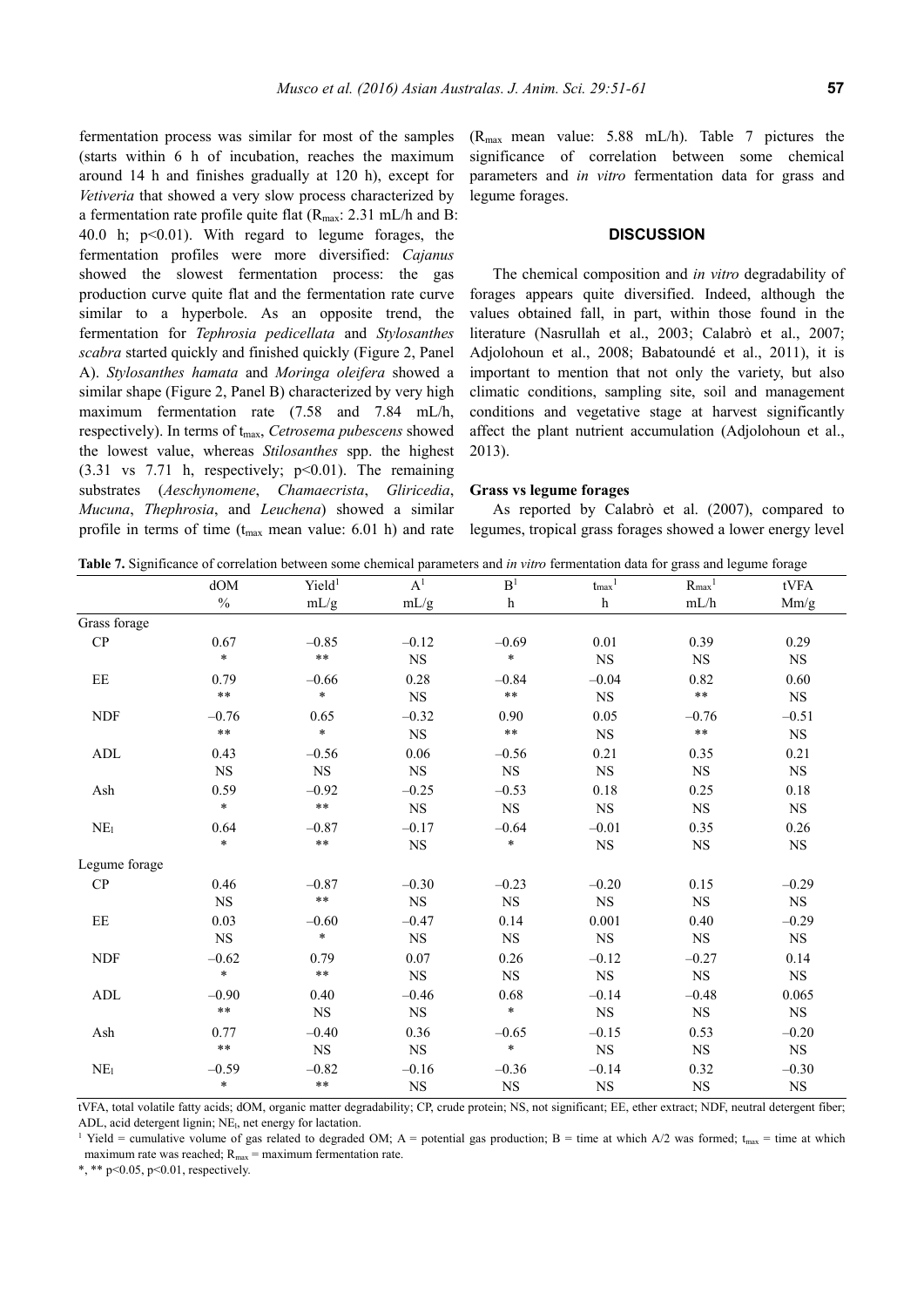(8.07 vs 10.57 MJ/kg DM), crude protein (16.10 vs 19.91% DM) and a higher cell wall content (NDF: 63.8 vs 40.45% DM), respectively. However, in general, as reported by Calabrò et al. (2007) on Niger forage, the OM degradability is quite low in legume forage compared to grass (mean values: 56.5% vs 68.4%, respectively), probably due to the high lignin content (mean values: 15.21% vs 10.77% DM, respectively) especially in some samples (*Cajanus*, *Chamaecrista*, *Mucuna*, *Stylosanthes scabra*), associated with the anti-nutritional factors (ANFs) (Adjolohoun et al., 2008). Because of the higher content of carbohydrates in grass than in legume, the total VFA produced is more elevated in the first. The proportion of branched chain fatty acids is higher in legume compared to grass and reflects the protein level in the incubated samples, because these acids derive from the degradation of some amino acids (valine, proline, isoleucine, leucine) (Calabrò et al., 2012). Regarding the kinetics, the greatest part of the fermentation process occurred within the first 60 h for grass and 48 h for legume, to complete slowly in 96 h. In particular, at similar fermentation rates (5.18 and 6.10 mL/h) grass showed a slower fermentation process  $(t_{max}: 14.43 \text{ vs } 6.08 \text{ h})$ , for grass and legume respectively, probably due to the higher fermentable carbohydrates content. These results are influenced by the different nature of the substrates used; in particular, all the *Graminae* were annual or perennial herbaceous species, whereas *Leguminosae* are shrub, tree or herb.

## **Grass forage**

In the grass forages, the chemical composition is important; in particular, crude protein content was much higher than the critical level of 60 to 80 g/kg DM, below which forage intake is depressed. The *in vitro* degradability is slightly lower than the range of tropical pasture (50% to 80%) reported by Adjolohoun et al. (2008). There are many studies reporting data on different varieties of *Brachiaria*, *Panicum*, *Pennisetum* and *Vetiveria*; in particular, Nasrullah et al. (2003) studied the *in vitro* dry matter digestibility (IVDMD) using the Goering and Van Soest (1970) method for these forages grown as natural pasture, never fertilized, without management intervention and collected in different seasons. The values of chemical composition (CP, EE, ADL) and IVDMD were lower compared to our data, indicating that the water availability and fertilization can improve their nutritive value. On average, the nutritive value of *B. ruziziensis* is higher compared to the other selected grasses, but the risks of photosensitization and goiter must be emphasized when *B. ruziziensis* is fed alone to ruminants (Hare et al., 1997). *P. maximum* (local) shows typical legume characteristics with high protein content (25.9% DM), on the other hand *P. maximum* var. C1, despite the low crude protein content (10.1% DM), appears more

interesting than the two other *Panicum* spp., due to its high productivity among the perennial grass forages in Southeast of Benin (Adjolohoun et al., 2013). *P. purpureum*, one of the most productive grass crops in the world (10 to 30 t/ha DM per year), in our trial appears as the best forage in terms of nutritive value ( $NE$ ): 16.1 MJ/kg DM) and crude protein content (27.3% DM), even if it is reported that DM yield rapidly declines if fertility is not maintained (Adjolohoun et al., 2008). The fermentation characteristics of *V. zizanoïdes* are in agreement with the chemical composition, and point out a very slow kinetics and a low OM degradability and VFA production, whose value is similar to that one reported by Nasrullah et al. (2003).

Regarding *Andropogon* spp., *Cynodon* and *Hyparrhenia* few studies were found; in our trial they showed similar chemical characteristics (except for the high lignin content of *Cynodon* and *Hyparrhenia*) and the *in vitro* data indicates a low nutritive value. *Echinochloa stagnina*, is a perennial semi-aquatic tropical grass; during dry season, it is of outmost importance for maintenance of cattle (Dicko et al., 2003), moreover, it is very productive and highly palatable. In our study, it showed interesting *in vitro* data in terms of OM degradability, gas and VFA production, and fermentation rate, probably due to the high sugar content.

#### **Legume forage**

As a whole, the woody legumes (*Cajanus*, *Gliricedia*, *Leucaena*, *Moringa*) seem to be richer in protein and energy and lower in structural carbohydrates than herbaceous plants (*Aeschynomene*, *Centrosema*, *Chamaecrista*, *Stylosanthes*); these characteristics do not always agree with their *in vitro* data, probably because of the presence of other complex compounds (i.e. tannins). Except for *Moringa oleifera*, our samples presented lower crude protein and OM degradability values compared to the values reported by Babatoundé et al. (2011) who studied the chemical composition and the *in vitro* OM degradability, using pepsin and cellulose technique, in legume forages hand-plucked in South Benin during the short dry season. The legume forages showed diversified fermentation kinetics profiles.

*M. oleifera*, which sample was mainly represented by leaves, was the forage with the highest energy content, due to the high protein and low fiber level; similar data were reported by Babatoundé et al. (2011). It also showed the highest OM degradability, VFA production and fermentation rate, associated with a moderate gas production; this result may in part be explained by the high protein and lipid content (Melesse et al., 2013). In general, low gas production would indicate low degradability in the rumen, but feedstuffs with high protein produce less gas during fermentation. Moreover their extent of degradation is high, because protein fermentation produces ammonia, which influences the carbonate buffer equilibrium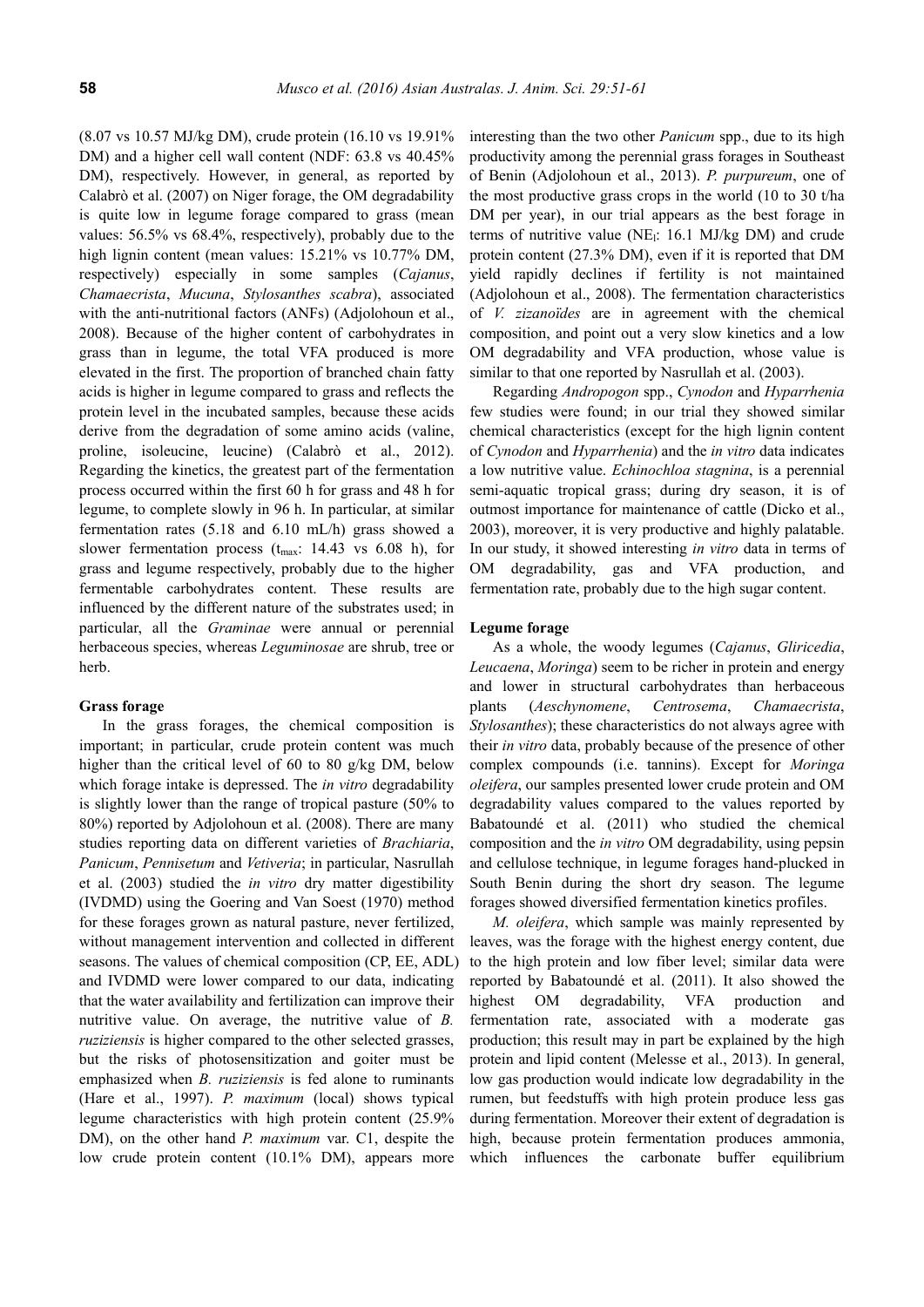neutralizing H+ ions from VFA without release of carbon dioxide. The low gas volume for *M. oleifera* can be also explained by a high fat content, which contributes to limit fermentation Akinfemi et al. (2009).

On the contrary, the two varieties of *Stylosanthes* spp. showed the lowest energy content: they were similar in terms of chemical composition and fermentation parameters, even with the higher lignin level and consequent lower NE value in *S. scabra.* The high total VFA level was due to the high acetic production, as consequence of the high NDF content.

The low OM degradability, VFA production and very slow fermentation kinetics of *C. cajan* is due to the highest lignin content registered among all the legume samples; this component, bound to tannins or phenols, is found by many authors (Norton, 1994; Adjolohoun et al., 2008; Babatoundé et al., 2011).

*G. sepium* and *L. leucocephala* showed similar fermentation kinetics, with intermediate values in terms of OM degradability and gas and VFA production, associated with a slow process. This result might be due to the presence of high level of tannins in both plants (Shayo and Udén, 1999). Several authors (Norton, 1994; Babatoundé et al., 2011) reported high phenolic and tannin levels in some African woody legumes. *In vivo* studies evidence that the presence of these ANFs affects the forage nutritive value reducing intake and digestibility (Dzowela and Hove, 1995). In browse species with considerable protein content ANFs interfere with the protein utilization. A low rumen degradation of protein, decreases rumen ammonia concentration; a minimum concentration of ammonia (70 mg N/L) is required from the microbial population in the rumen, lower levels are associated with lower microbial activity and, consequently, lower digestion (Norton, 1994). However, the significance of ANFs becomes more evident when woody foliage is the only feed consumed. The utilization of these species in feeding strategy may be limited, but the interpretation of the protein nutritional value in these species requires information on the nature and actions of tannins, also consideration that they increase aminoacids amount bypassing rumen (Babatoundé et al., 2011).

The other three herbaceous plants (*Aeschynomene*, *Centrosema*, *Chamaecrista*) showed similar chemical composition (i.e. crude protein, structural carbohydrates and energy content) as well as *in vitro* parameters (i.e. OM degradability, gas production and fermentation rate), but a different VFA profile; in particular, in *Centrosema* these values were quite low. Among the less-known plants, there are *Mucuna utilis* and *Tephrosia pedicellata*; both are more investigated as seeds for ruminants feed, but can also be used as forage (i.e. pasture and hay). Both forages presented quite low nutritive value in terms of protein, lignin, energy,

and the fermentation characteristics appear intermediate compared to the other studied legumes.

# *In vitro* **gas production**

The *in vitro* gas production method appears to be a suitable technique for the evaluation of the nutritive value of forages in developing countries (Calabrò et al., 2007; Babatoundé et al., 2011) where financial resources are limited. According to Calabrò et al. (2007), this method gives an assessment of the degradability of both soluble and insoluble fractions of forages and useful information about the fermentation kinetics, and final products (i.e. VFA). In this study, pH value at the end of the incubation, both for grass and legume forages, was adequate for cellulolytic activity, indicating the efficiency of the buffer in the *in vitro*  system. In general, the final gas production recorded (OMCV) was similar to the potential value estimated by the adjusted model (A) indicating that the incubation time (120 h) is adequate to complete the fermentation process of these kind of substrates. The ratio of substrate truly degraded to gas volume (partitioning factor, PF) in our trial ranges for all substrates from 3.07 to 4.94 mg/mL, and falls within the range for conventional feed roughages (PF: 2.74 to 4.65 mg/mL) reported by Getachew et al. (1998). The escape of tannins from the feed during fermentation, contributes to the DM loss but does not influence the gas produced; so our result indicates that the potential tannin content of the tested forages did not affect the *in vitro* OM fermentation. The VFA produced during the incubation gives information about the energy released by carbohydrates during fermentation and directly available to the animal. All samples showed moderate levels of total VFA and the proportion among the singular acids, reflects that one produced in the rumen with mixed forage/concentrate ratio. As expected, both in grass and legume, tVFA data reflect the trend of gas production (OMCV) and OM degradability (coefficient of correlation  $0.80$  and  $0.89$ ,  $p<0.01$ , respectively) indicating that all the degraded OM fermenting gives energy.

According to Bulgden et al. (2001), the *in vitro* fermentation characteristics follow the trend of their chemical composition. The analysis of correlations between some IVGPT parameters and some chemical data confirmed the influence of certain features on the fermentation process. In particular, for grass forages OM degradability and gas production (Yield) are significantly  $(p<0.05)$  correlated with some chemical characteristics (protein, EE, energy and ash); as expected, the structural carbohydrates negatively influenced OM degradability and fermentation rate (correlation coefficient:  $-0.76$  p<0.01) (Calabrò et al., 2007). In legume forages, less significant correlations were found: in particular, kinetic parameters are not affected by chemical data, whereas *in vitro* some parameters where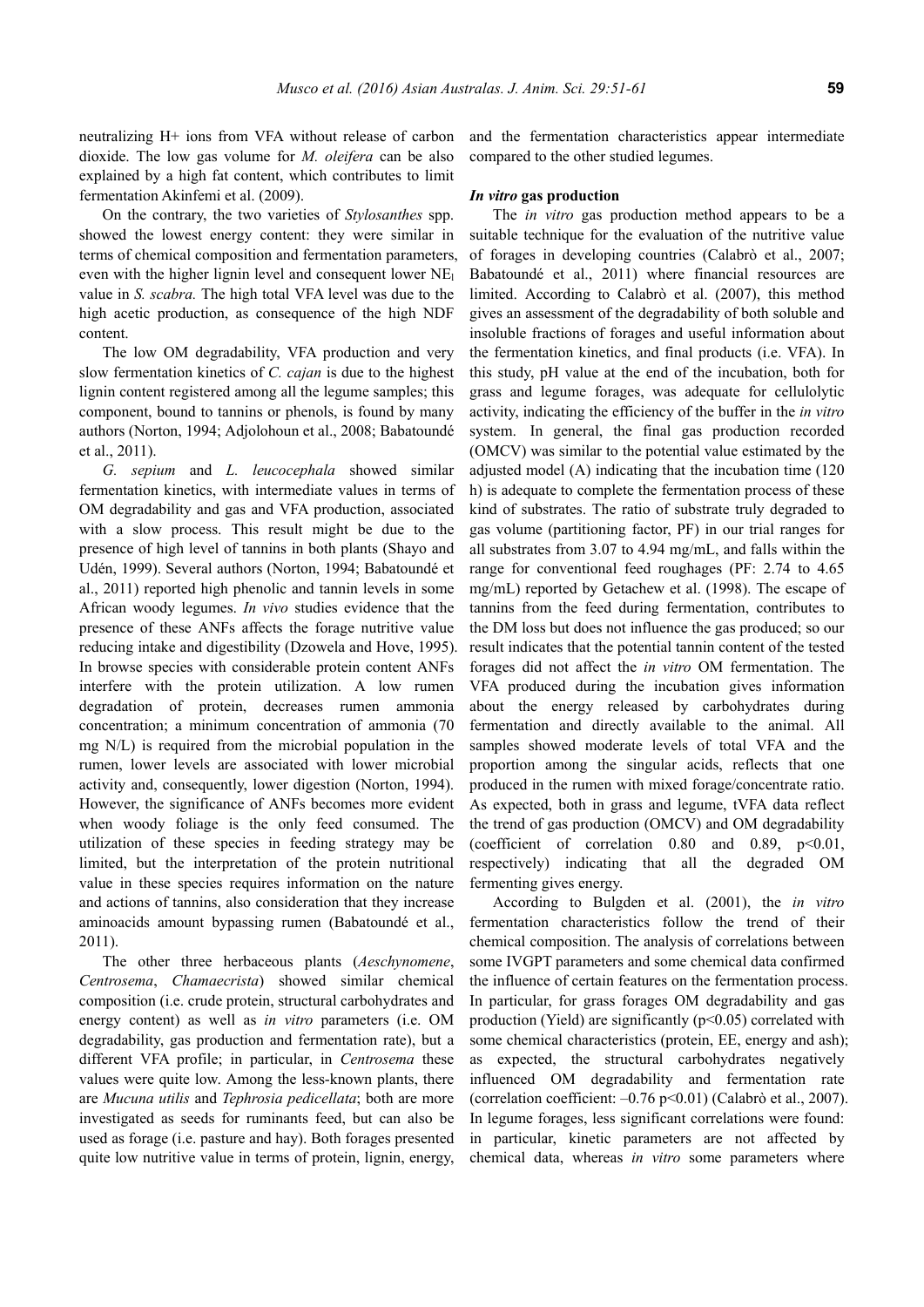negatively correlated: OM degradability with cell wall (NDF: –0.62, p<0.05; ADL: –0.90, p<0.01), tVFA with ADL  $(-0.76; p<0.01)$  and gas production (Yield) resulted correlated with crude protein  $(-0.87; p<0.01)$ , EE  $(-0.60;$  $p<0.05$ ) and ash  $-0.40$ ;  $p<0.05$ ). These nutrients can negatively interfere with the microbial activity, as reported by Calabrò et al. (2007).

# **CONCLUSION**

Our evaluation of cultivable grasses and legumes in Benin revealed remarkable characteristics for their chemical composition, nutritive value and Dom. Several authors worked on these species, but mainly in natural than artificial pasture. Some data obtained in this investigation confirm that already present in the literature (*Brachiaria*, *Panicum*, *Pennisetum*, *Cajanus*, *Gliricedia*, *Leucaena*, *Moringa*); other results are extremely interesting because they are related to less studied plants (*Andropogon*, *Cynodon*, *Echinocloa*, *Hyparrhenia*, *Vetiveria*, *Aechynomene*, *Mucuna*, *Stylosanthes*, *Tephrosia*).

The *in vitro* method utilized was helpful to obtain the nutritive value and describe the fermentation kinetics of most common cultivated legume and grass forages from Benin. However, the complexity of some constituents present in tropical plants (i.e. lignin and secondary compounds), influence the *in vitro* fermentation. The information reported could help to better supplement the animal diet based on poor quality forage and assist the small ruminant breeds in increasing their productivity using cultivated forage in South Benin and in other regions of West Africa.

# **CONFLICT OF INTEREST**

We certify that there is no conflict of interest with any financial organization regarding the material discussed in the manuscript.

# **ACKNOWLEDGMENTS**

The authors want to thank Dr. Maria Ferrara for her technical support in chromatographic analysis at the Department of Veterinary Medicine and Animal Production, University of Napoli Federico II, Italy. The study was supported by "Benin Buffalo Breeding Project" (BBB-Project) 2014, financed by University Federico II, Napoli (Italy); Responsible Professor Bianca Gasparrini.

#### **REFERENCES**

Adjolohoun, S., A. Buldgen, C. Adandedjan, V. Decruyenaere, and P. Dardenne. 2008. Yield and nutritive value of herbaceous and browse forage legumes in the Borgou region of Benin. Trop. Grasslands 42:104-111.

- Adjolohoun S., M. Dahouda, C. Adandedjan, S. Toleba, V. Kindomihou, and B. Sinsin. 2013. Evaluation of biomass production and nutritive value of nine *Panicum maximum* ecotypes in Central region of Benin. Afr. J. Agric. Res. 8:1661- 1668.
- Agence pour la sécurité de la navigation aérienne en Afrique et à Madagàscar (ASECNA). 2013. Rapport annuel. Dakar, Sénégal.
- Akinfemi, A., A. O. Adesanya, and V. E. Aya. 2009. Use of an *in vitro* gas production technique to evaluate some Nigerian feedstuff. American-Eurasian J. Sci. Res. 4:240-245.
- AOAC. 2000. Official Methods of Analysis. 2 vol., 18th edn. Association of Official Analytical Chemists, Arlington, VA, **USA**
- Babatoundé, S., M. Oumorou, V. Tchabi, T. Lecomte, M. Houinato, and C. Adandedjan. 2010. Voluntary feed intake in of dietary preferences Djallonké sheep fed on tropical forage grasses and legumes grown in Benin. Int. J. Biol. Chem. Sci. 4:1030-1043.
- Babatoundé, S., M. Oumorou, I. Alkoiret, S. Vidjannagni, and G. A. Mensah. 2011. Relative frequencies, chemical composition and *in vitro* organic matter digestibility of forage consumed by sheep in humid tropic of West Africa. J. Agric. Sci. Technol. A. 1:39-47.
- Bauer, E., B. A. Williams, C. Voigt, R. Mosenthin, and M. W. A. Verstegen. 2001. Microbial activities of faeces from unweaned and adult pigs, in relation to selected fermentable carbohydrates. Anim. Sci. 73:313-322.
- Buldgen A., B. Michiels, S. Adjolohoun, S. Babatounde, and C. C. Adandedjan. 2001. Research note: Production and nutritive value of grasses cultivated in the coastal area of Benin. Trop. Grass. 35:43-47.
- Calabrò, S., M. I. Cutrignelli, G. Piccolo, F. Bovera, F. Zicarelli, M. P. Gazaneo, and F. Infascelli. 2005a. *In vitro* fermentation kinetics of fresh and dried silages. Anim. Feed. Sci. Technol. 123-124:129-137.
- Calabrò, S., M. I. Cutrignelli, F. Bovera, G. Piccolo, and F. Infascelli. 2005b. *In vitro* fermentation kinetics of carbohydrate fractions of fresh forage, silage and hay of Avena sativa. J. Sci. Food Agric. 85:1838-1844.
- Calabrò, S., S. D'Urso, M. Banoin, V. Piccolo, and F. Infascelli. 2007. Nutritional characteristics of forages from Niger. Ital. J. Anim. Sci. 6 (suppl. 1):272-274.
- Calabrò, S., A.C. Carciofi, N. Musco, R. Tudisco, M. O. S. Gomes, and M. I. Cutrignelli. 2012. Fermentation characteristics of several carbohydrate sources for dog diets using the *in vitro* gas production technique. Ital. J. Anim. Sci. 12:e4.
- Calabrò, S., M. I. Cutrignelli, V. Lo Presti, R. Tudisco, V. Chiofalo, M. Grossi, F. Infascelli, and B. Chiofalo. 2015. Characterization and effect of year of harvest on the nutritional properties of three varieties of white lupine (*Lupinus albus* L.). J. Sci. Food Agric. http://dx.doi.org/10.1002/jsfa.7049.
- Commission Regulation (EC). 2004. No 882/2004 of the European Parliament and Council on "The official controls performed to ensure the verification of compliance with feed and food law, animal health and animal welfare rules". OJL 165, 1-141, 30.04.04.
- Dicko, M. B., B. Diarra, S. Samassekou, and A. Ballo. 2003.